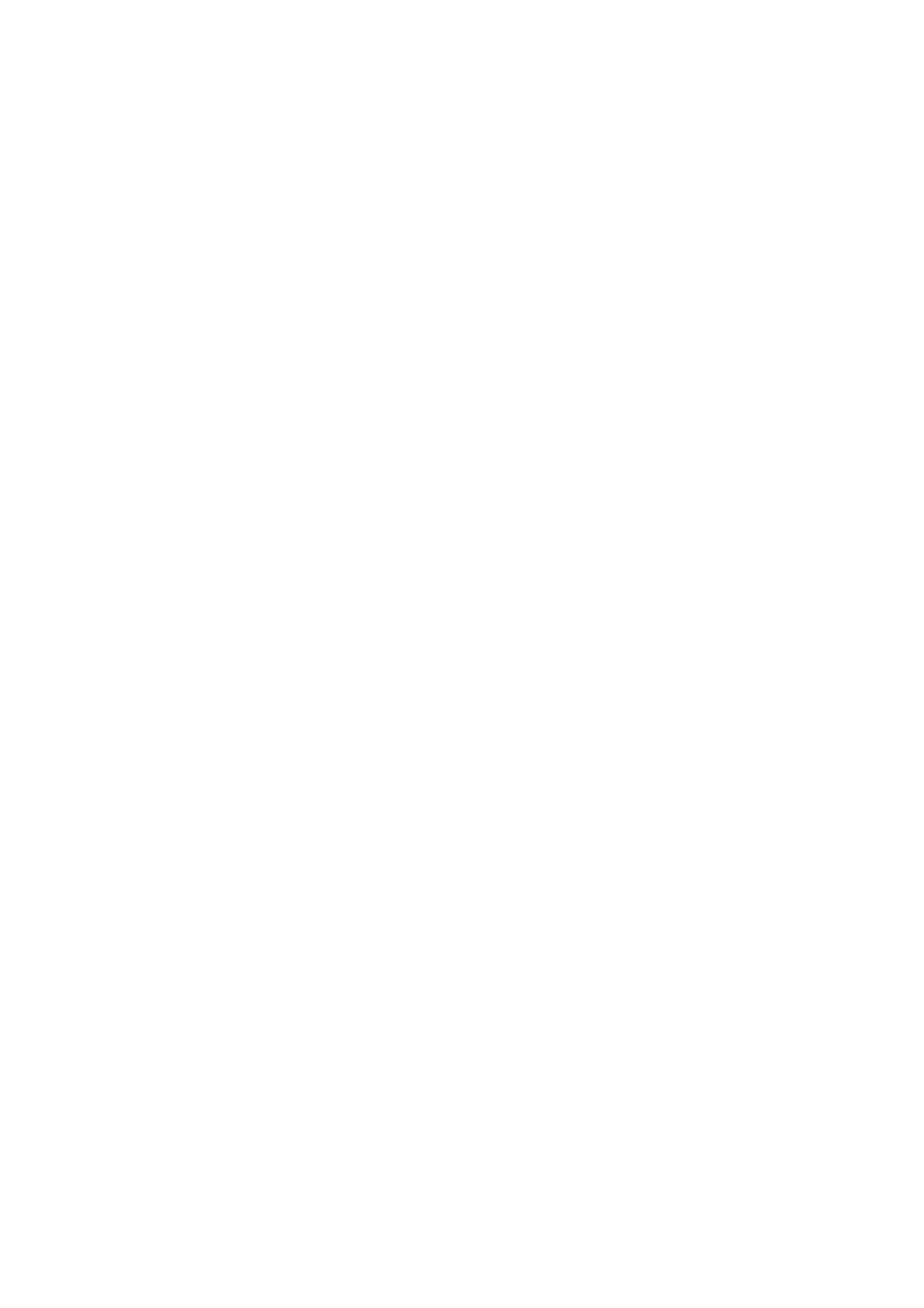Page 3 (8) Issue date: 25/08/2020 Version: Preview (25/08/2020)

# **SAFETY DATA SHEET**

In accordance with REACH Regulation EC No.1907/2006

**Product:** DRAGONS BLOOD FRAGRANCE 844413 (10% in NON HAZARDOUS BASE)

**Version:** Preview

**Section 4. First-aid measures**

#### **4.1 Description of first aid measures**

IF ON SKIN: Wash with plenty of soap and water.

# pape and water.<br> **Previous and effects, both acute and delayed 4.2 Most important symptoms and effects, both acute and delayed**

May cause an allergic skin reaction.

#### **4.3 Indication of any immediate medical attention and special treatment needed**

None expected, see Section 4.1 for further information.

#### **SECTION 5: Firefighting measures**

#### **5.1 Extinguishing media**

Suitable media: Carbon dioxide, Dry chemical, Foam.

#### **5.2 Special hazards arising from the substance or mixture**

In case of fire, may be liberated: Carbon monoxide, Unidentified organic compounds.

#### **5.3 Advice for fire fighters:**

In case of insufficient ventilation, wear suitable respiratory equipment.

#### **Section 6. Accidental release measures**

#### **6.1 Personal precautions, protective equipment and emergency procedures:**

Avoid inhalation. Avoid contact with skin and eyes. See protective measures under Section 7 and 8.

#### **6.2 Environmental precautions:**

Keep away from drains, surface and ground water, and soil.

# **6.3 Methods and material for containment and cleaning up:**

**Example 15**<br> **Previolence According to the Security Security Security Security Security Security Security Security Security**<br> **Provider** Suppose of according to local regulations. Remove ignition sources. Provide adequate ventilation. Avoid excessive inhalation of vapours. Contain spillage immediately by use of sand or inert powder. Dispose of according to local regulations.

#### **6.4 Reference to other sections:**

Also refer to sections 8 and 13.

# **Section 7. Handling and storage**

#### **7.1 Precautions for safe handling:**

Keep away from heat, sparks, open flames and hot surfaces. - No smoking. Use personal protective equipment as required. Use in accordance with good manufacturing and industrial hygiene practices. Use in areas with adequate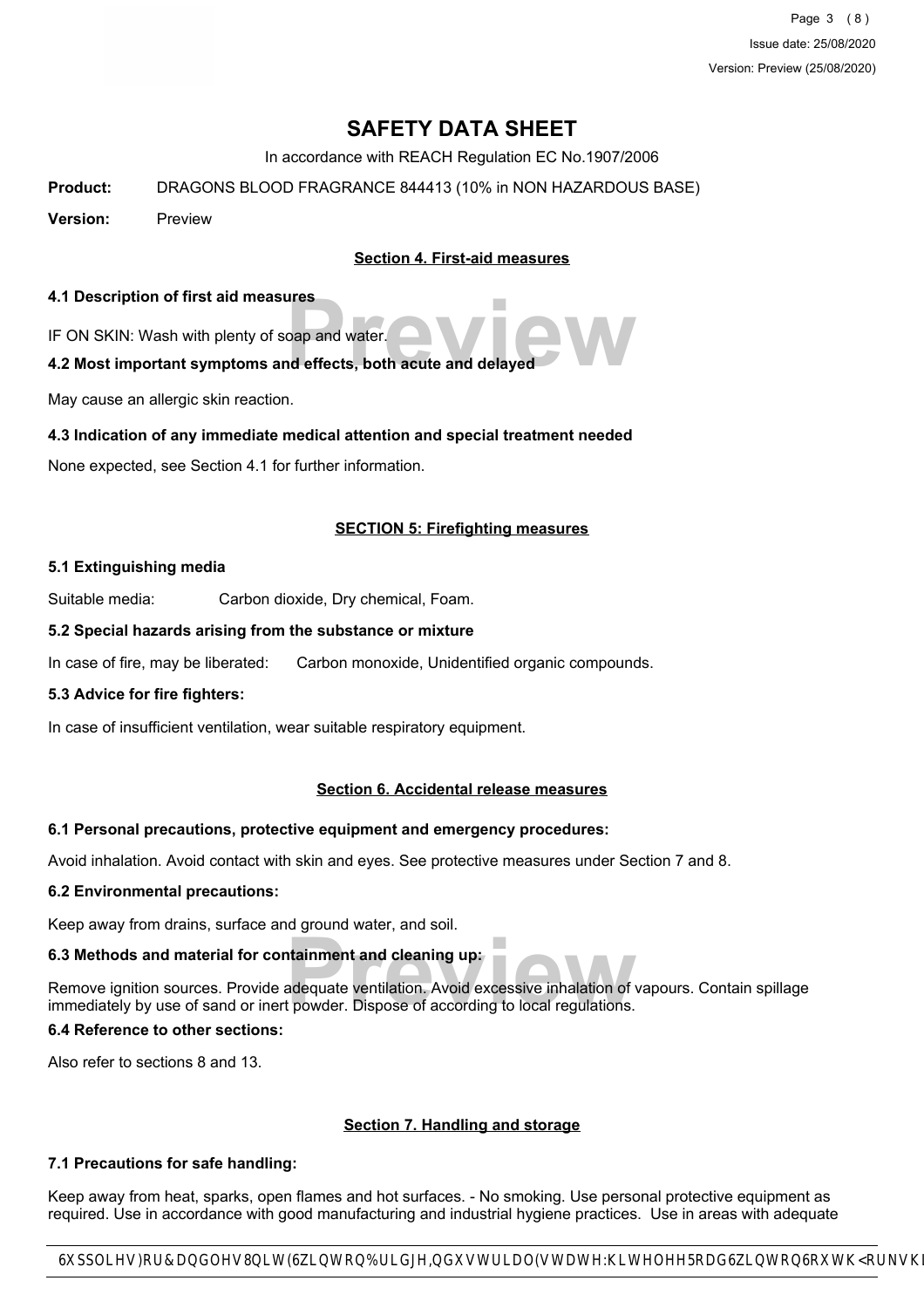

Page 4 (8) Issue date: 25/08/2020 Version: Preview (25/08/2020)

# **SAFETY DATA SHEET**

In accordance with REACH Regulation EC No.1907/2006

#### **Product:** DRAGONS BLOOD FRAGRANCE 844413 (10% in NON HAZARDOUS BASE)

#### **Version:** Preview

ventilation Do not eat, drink or smoke when using this product.

#### **7.2 Conditions for safe storage, including any incompatibilities:**

**Including any incompatibilities:**<br>ep container tightly closed. Keep cool. Ground/bone<br>ectrical, ventilating and lighting equipment. Use only<br>atic discharge. Store in a well-ventilated place. Keep container tightly closed. Keep cool. Ground/bond container and receiving equipment. Use explosion-proof electrical, ventilating and lighting equipment. Use only non-sparking tools. Take precautionary measures against static discharge.

#### **7.3 Specific end use(s):**

Fragrances: Use in accordance with good manufacturing and industrial hygiene practices.

#### **Section 8. Exposure controls/personal protection**

#### **8.1 Control parameters**

Workplace exposure limits:

| Ingredient                | <b>CAS</b> | EC        | <b>Description</b>                                    | Value |
|---------------------------|------------|-----------|-------------------------------------------------------|-------|
| <b>IDIETHYL PHTHALATE</b> | 84-66-2    | 201-550-6 | Long-term exposure limit (8-hour<br>TWA) (mg/m3)      | 15    |
|                           |            |           | Short-term exposure limit (15-<br>$ $ minute) (mg/m3) | 10    |

#### **8.2 Exposure Controls**

#### **Eye / Skin Protection**

Wear protective gloves/eye protection/face protection

#### **Respiratory Protection**

**Provided Aristopher School of the World School School School School School School School School School School School School School School School School School School School School School School School School School School** Ensure adequate and ongoing ventilation is maintained in order to prevent build up of excessive vapour and to ensure occupational exposure limits are adhered to. If appropriate, and depending on your patterns and volumes of use, the following engineering controls may be required as additional protective measures: a) Isolate mixing rooms and other areas where this material is used or openly handled. Maintain these areas under negative air pressure relative to the rest of the plant. b) Employ the use of Personal protective equipment - an approved, properly fitted respirator with organic vapour cartridges or canisters and particulate filters. c) Use local exhaust ventilation around open tanks and other open sources of potential exposures in order to avoid excessive inhalation, including places where this material is openly weighed or measured. In addition, use general dilution ventilation of the work area to eliminate or reduce possible worker exposures. d) Use closed systems for transferring and processing this material.

Also refer to Sections 2 and 7.

#### **Section 9. Physical and chemical properties**

#### **9.1 Information on basic physical and chemical properties**

| Appearance:             | Not determined |
|-------------------------|----------------|
| Odour:                  | Not determined |
| <b>Odour threshold:</b> | Not determined |
| pH:                     | Not determined |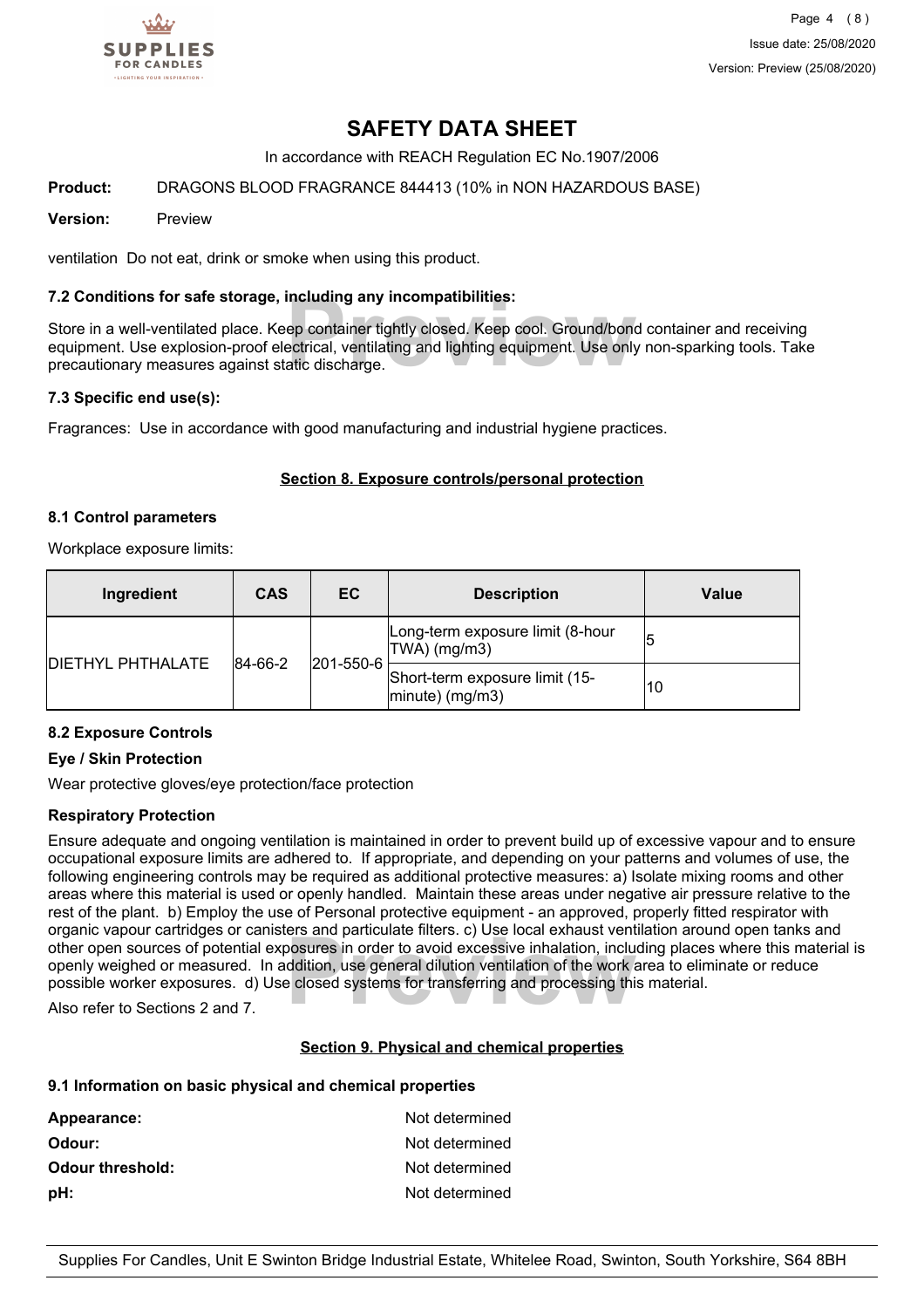

Page 5 (8) Issue date: 25/08/2020 Version: Preview (25/08/2020)

# **SAFETY DATA SHEET**

In accordance with REACH Regulation EC No.1907/2006

#### **Product:** DRAGONS BLOOD FRAGRANCE 844413 (10% in NON HAZARDOUS BASE)

**Version:** Preview

| Melting point / freezing point:               | Not determined                               |
|-----------------------------------------------|----------------------------------------------|
| Initial boiling point / range:                | Not determined                               |
| Flash point:                                  | Not determined                               |
| <b>Evaporation rate:</b>                      | Not determined                               |
| Flammability (solid, gas):                    | Not determined                               |
| Upper/lower flammability or explosive limits: | Product does not present an explosion hazard |
| Vapour pressure:                              | Not determined                               |
| Vapour density:                               | Not determined                               |
| <b>Relative density:</b>                      | Not determined                               |
| Solubility(ies):                              | Not determined                               |
| Partition coefficient: n-octanol/water:       | Not determined                               |
| <b>Auto-ignition temperature:</b>             | Not determined                               |
| <b>Decomposition temperature:</b>             | Not determined                               |
| Viscosity:                                    | Not determined                               |
| <b>Explosive properties:</b>                  | Not expected                                 |
| <b>Oxidising properties:</b>                  | Not expected                                 |
|                                               |                                              |

**9.2 Other information:** None available

#### **Section 10. Stability and reactivity**

#### **10.1 Reactivity:**

Presents no significant reactivity hazard, by itself or in contact with water.

#### **10.2 Chemical stability:**

Good stability under normal storage conditions.

#### **10.3 Possibility of hazardous reactions:**

Not expected under normal conditions of use.

#### **10.4 Conditions to avoid:**

Avoid extreme heat.

# **10.5 Incompatible materials:**

**Preview** Avoid contact with strong acids, alkalis or oxidising agents.

#### **10.6 Hazardous decomposition products:**

Not expected.

#### **Section 11. Toxicological information**

#### **11.1 Information on toxicological effects**

This mixture has not been tested as a whole for health effects. The health effects have been calculated using the methods outlined in Regulation (EC) No 1272/2008 (CLP).

Acute Toxicity: **Acute Toxicity:** Based on available data the classification criteria are not met.

Supplies For Candles, Unit E Swinton Bridge Industrial Estate, Whitelee Road, Swinton, South Yorkshire, S64 8BH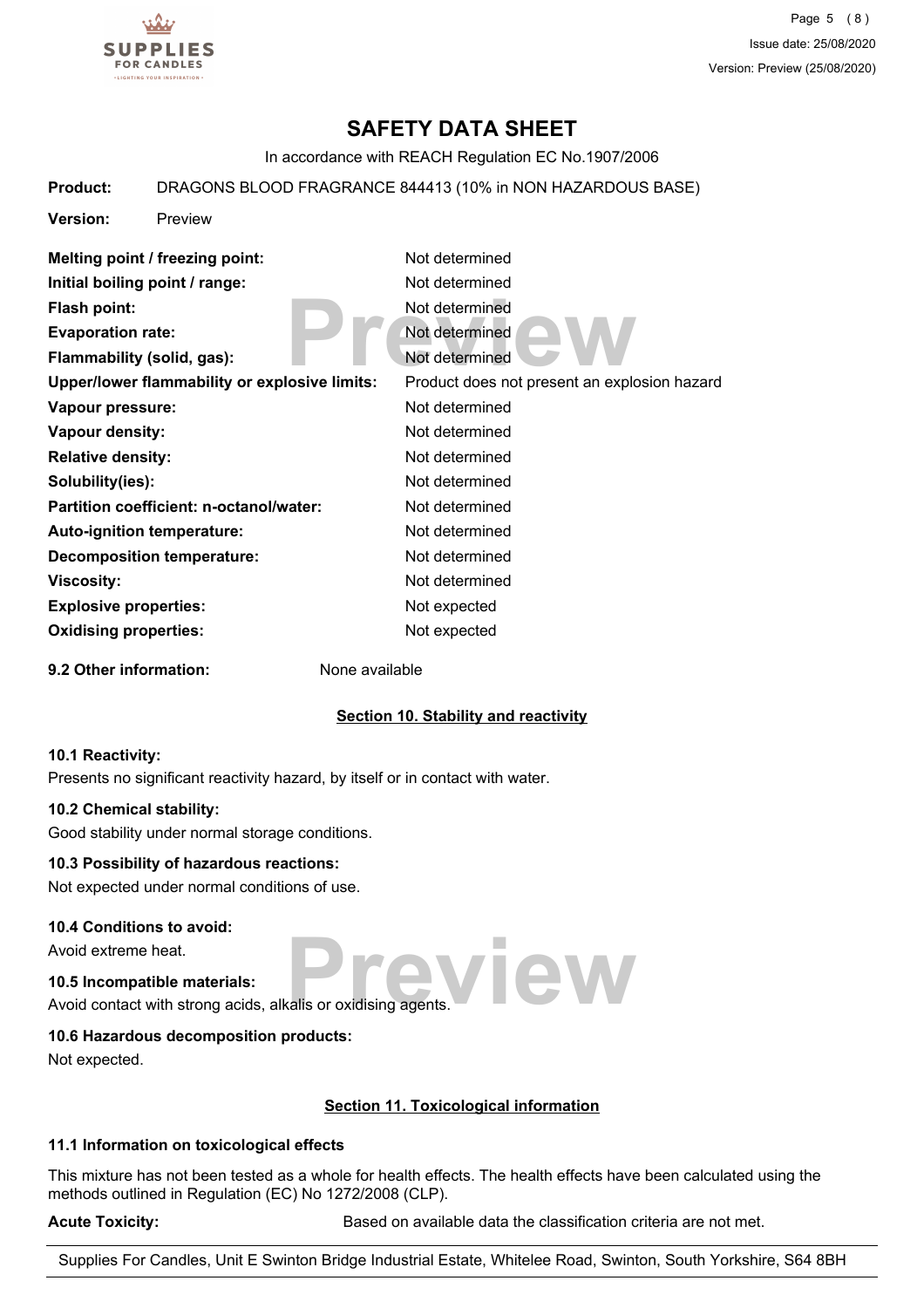

# **SAFETY DATA SHEET**

In accordance with REACH Regulation EC No.1907/2006

#### **Product:** DRAGONS BLOOD FRAGRANCE 844413 (10% in NON HAZARDOUS BASE)

**Version:** Preview

**Previously**<br> **Previously**<br> **Previously**<br> **Previously**<br> **Previously**<br> **Previously**<br> **Previously**<br> **Previously**<br> **Previously**<br> **Previously**<br> **Previously**<br> **Previously**<br> **Previously**<br> **Previously**<br> **Previously**<br> **Previously** Acute Toxicity Oral **2008** >5000 Acute Toxicity Dermal Not Applicable Acute Toxicity Inhalation Not Available **Skin corrosion/irritation:** Based on available data the classification criteria are not met. **Serious eye damage/irritation:** Based on available data the classification criteria are not met. **Respiratory or skin sensitisation:** Sensitization - Skin Category 1 Germ cell mutagenicity: **Based on available data the classification** criteria are not met. **Carcinogenicity:** Based on available data the classification criteria are not met. **Reproductive toxicity:** Based on available data the classification criteria are not met. **STOT-single exposure:** Based on available data the classification criteria are not met. **STOT-repeated exposure:** Based on available data the classification criteria are not met. Aspiration hazard: **Based on available data the classification criteria are not met.** 

#### **Information about hazardous ingredients in the mixture**

Not Applicable

Refer to Sections 2 and 3 for additional information.

#### **Section 12. Ecological information**

| <b>12.1 Toxicity:</b>                                                    |               |
|--------------------------------------------------------------------------|---------------|
| Harmful to aquatic life with long lasting effects.                       |               |
| 12.2 Persistence and degradability:                                      | Not available |
| 12.3 Bioaccumulative potential:                                          | Not available |
| 12.4 Mobility in soil:                                                   | Not available |
| 12.5 Results of PBT and vPvB assessment:                                 |               |
| This substance does not meet the PBT/vPvB criteria of REACH, annex XIII. |               |

**12.6 Other adverse effects:** Not available

#### **Section 13. Disposal considerations**

#### **13.1 Waste treatment methods:**

Il regulations. Avoid disposing into drainage systems<br>pproved waste handling site for recycling or disposa Dispose of in accordance with local regulations. Avoid disposing into drainage systems and into the environment. Empty containers should be taken to an approved waste handling site for recycling or disposal.

#### **Section 14. Transport information**

| 14.1 UN number:                    | Not classified                              |
|------------------------------------|---------------------------------------------|
| 14.2 UN Proper Shipping Name:      | ۰                                           |
| 14.3 Transport hazard class(es):   | Not classified                              |
| <b>Sub Risk:</b>                   | Not classified                              |
| 14.4. Packing Group:               | Not classified                              |
| <b>14.5 Environmental hazards:</b> | Not environmentally hazardous for transport |
|                                    |                                             |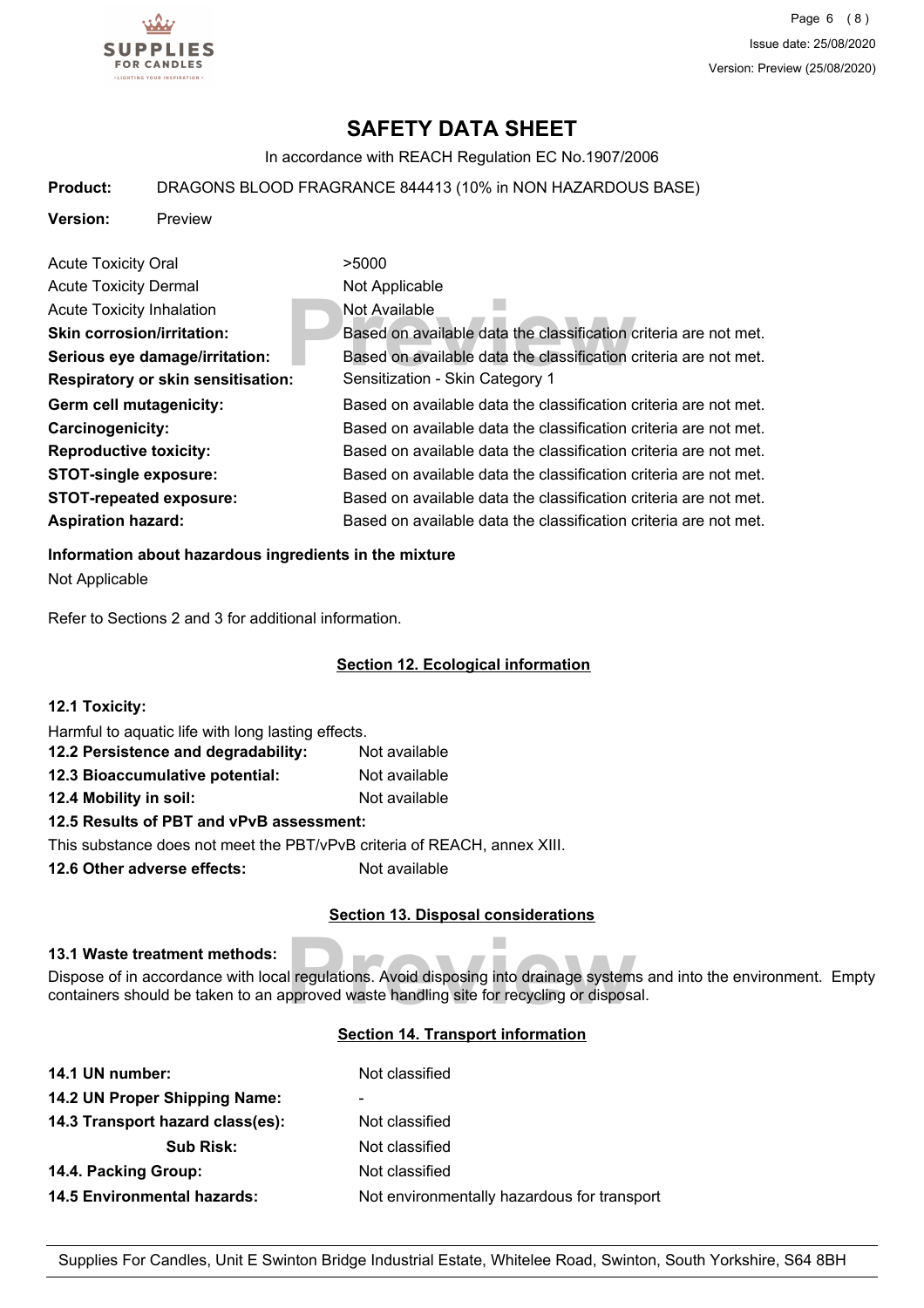

Page 7 (8) Issue date: 25/08/2020 Version: Preview (25/08/2020)

# **SAFETY DATA SHEET**

In accordance with REACH Regulation EC No.1907/2006

**Product:** DRAGONS BLOOD FRAGRANCE 844413 (10% in NON HAZARDOUS BASE)

**Version:** Preview

#### **14.6 Special precautions for user:** None additional

**14.7 Transport in bulk according to Annex II of MARPOL73/78 and the IBC Code:**

Not classified

**Section 15. Regulatory information**

**Preview of the Section 15. Regulatory information**<br>15.1 Safety, health and environmental regulations/legislation specific for the substance or mixture None additional

#### **15.2 Chemical Safety Assessment**

A Chemical Safety Assessment has not been carried out for this product.

|                          | Section 16. Other information |
|--------------------------|-------------------------------|
| Concentration % Limits:  | EH C3=21.98% SS 1=95.24%      |
| Total Fractional Values: | EH C3=4.55 SS 1=1.05          |

**Key to revisions:**

Not applicable

**Key to abbreviations:**

| <b>Abbreviation</b> | <b>Meaning</b>                                                                                                                     |
|---------------------|------------------------------------------------------------------------------------------------------------------------------------|
| ATO 4               | Acute Toxicity - Oral Category 4                                                                                                   |
| EDI <sub>2</sub>    | Eye Damage / Irritation Category 2                                                                                                 |
| EH A1               | Hazardous to the Aquatic Environment - Acute Hazard Category 1                                                                     |
| EH <sub>C1</sub>    | Hazardous to the Aquatic Environment - Long-term Hazard Category 1                                                                 |
| EH <sub>C3</sub>    | Hazardous to the Aquatic Environment - Long-term Hazard Category 3                                                                 |
| H302                | Harmful if swallowed.                                                                                                              |
| H315                | Causes skin irritation.                                                                                                            |
| H317                | May cause an allergic skin reaction.                                                                                               |
| H319                | Causes serious eye irritation.                                                                                                     |
| H410                | Very toxic to aquatic life with long lasting effects.                                                                              |
| H412                | Harmful to aquatic life with long lasting effects.                                                                                 |
| P261                | Avoid breathing vapour or dust.                                                                                                    |
| P264                | Wash hands and other contacted skin thoroughly after handling.                                                                     |
| P270                | Do not eat, drink or smoke when using this product.                                                                                |
| P272                | Contaminated work clothing should not be allowed out of the workplace.                                                             |
| P273                | Avoid release to the environment.                                                                                                  |
| P280                | Wear protective gloves/eye protection/face protection.                                                                             |
| P301/312            | IF SWALLOWED: call a POISON CENTER or doctor/physician if you feel unwell.                                                         |
| P302/352            | IF ON SKIN: Wash with plenty of soap and water.                                                                                    |
| P305/351/338        | IF IN EYES: Rinse cautiously with water for several minutes. Remove contact lenses, if present and easy to<br>do. Continue rinsing |
| P330                | Rinse mouth.                                                                                                                       |